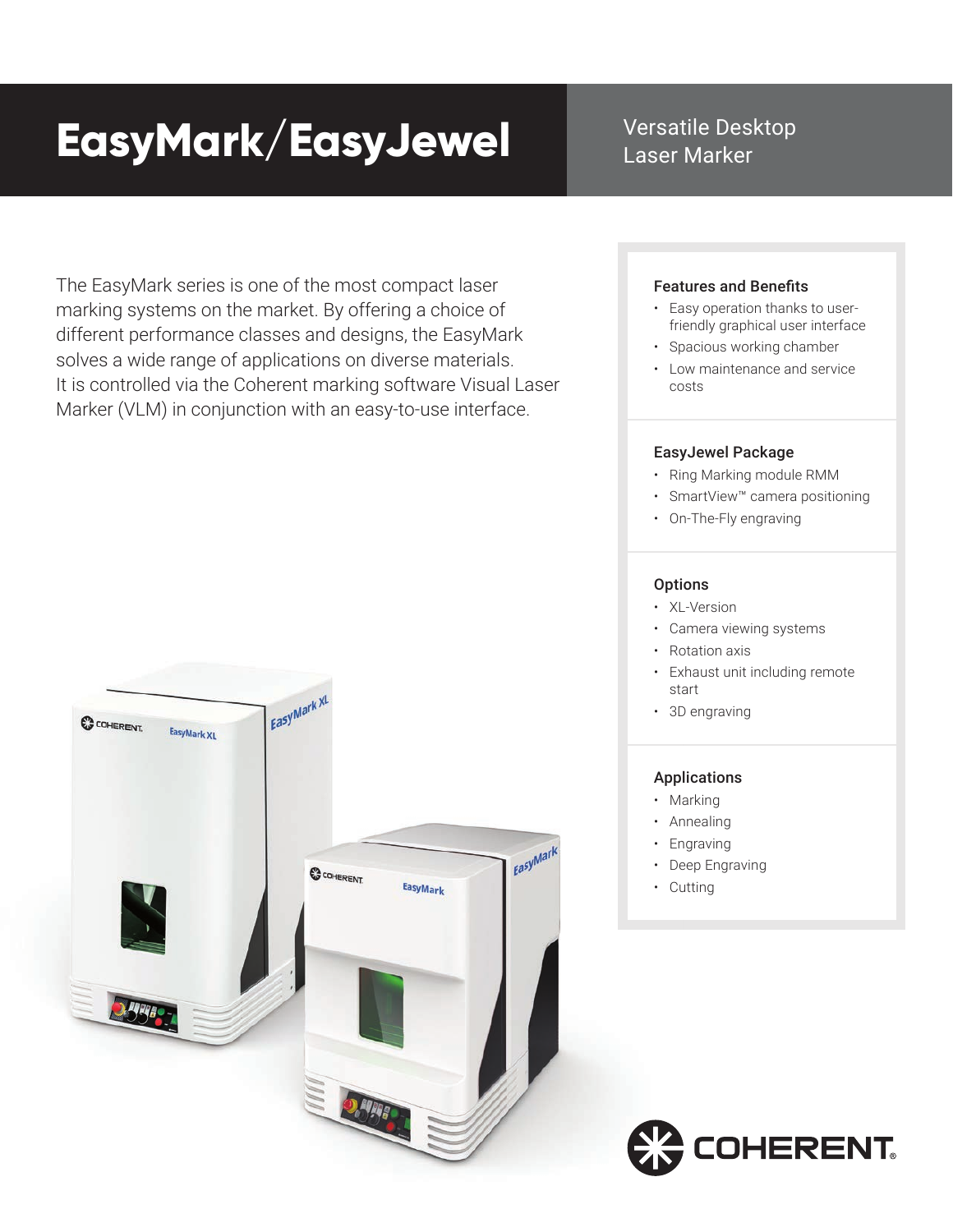| <b>OPTICAL SPECIFICATIONS</b>                                                                           | <b>EasyMark F 20 Varia</b>                                                                     | <b>EasyMark F 20</b> | <b>EasyMark F 50</b> |
|---------------------------------------------------------------------------------------------------------|------------------------------------------------------------------------------------------------|----------------------|----------------------|
| <b>Type</b>                                                                                             | Fiber                                                                                          | Fiber                | Fiber                |
| Wavelength (nm)                                                                                         | 1064                                                                                           | 1070±5               | $1070 \pm 5$         |
| Pulse Frequency (kHz)                                                                                   | 1.6 to 1000                                                                                    | 20 to 100            | 50 to 200            |
| Pulse Width (ns)                                                                                        | 4 to 200                                                                                       | 100                  | 120                  |
| Nominal Power (W)                                                                                       | >18                                                                                            | >18                  | >48                  |
| Pilot Laser (nm)                                                                                        | 660                                                                                            |                      |                      |
| Z-AXIS                                                                                                  |                                                                                                |                      |                      |
| <b>Travel</b>                                                                                           | 120 mm (4.72 in.)                                                                              |                      |                      |
| <b>WORKING CHAMBER</b>                                                                                  |                                                                                                |                      |                      |
| <b>Part Size</b>                                                                                        | 300 x 200 x 120 mm (11.8 x 7.9 x 4.7 in.)                                                      |                      |                      |
| <b>Maximum Marking Area</b><br>160 mm Objective<br>255 mm (XL-Version only)<br>350 mm (XL-Version only) | 120 x 120 mm (4.7 x 4.7 in.)<br>180 x 180 mm (7.1 x 7.1 in.)<br>240 x 240 mm (9.45 x 9.45 in.) |                      |                      |
| <b>UTILITY</b>                                                                                          |                                                                                                |                      |                      |
| <b>Electrical (VAC)</b>                                                                                 | 100/240 ±10%                                                                                   |                      |                      |
| Frequency (Hz)                                                                                          | 50/60                                                                                          |                      |                      |
| <b>Operating Power (W)</b>                                                                              | 400 (max.)                                                                                     | 400 (max.)           | 600 (max.)           |
| <b>ENVIRONMENTAL</b>                                                                                    |                                                                                                |                      |                      |
| <b>Operational Temperature</b>                                                                          | +15 to +35°C (+59 to +95°F)                                                                    |                      |                      |
| <b>DIMENSIONS</b>                                                                                       |                                                                                                |                      |                      |
| Housing $(L \times W \times H)$<br><b>EasyMark Standard</b>                                             | 770 x 540 x 750 mm (30.3 x 21.3 x 29.5 in.)                                                    |                      |                      |
| <b>EasyMark XL-Version</b>                                                                              | 770 x 540 x 940 mm (30.3 x 21.3 x 37.0 in.)                                                    |                      |                      |
| Weight                                                                                                  | 87 kg (192 lbs.)                                                                               |                      |                      |

### **APPLICATIONS**



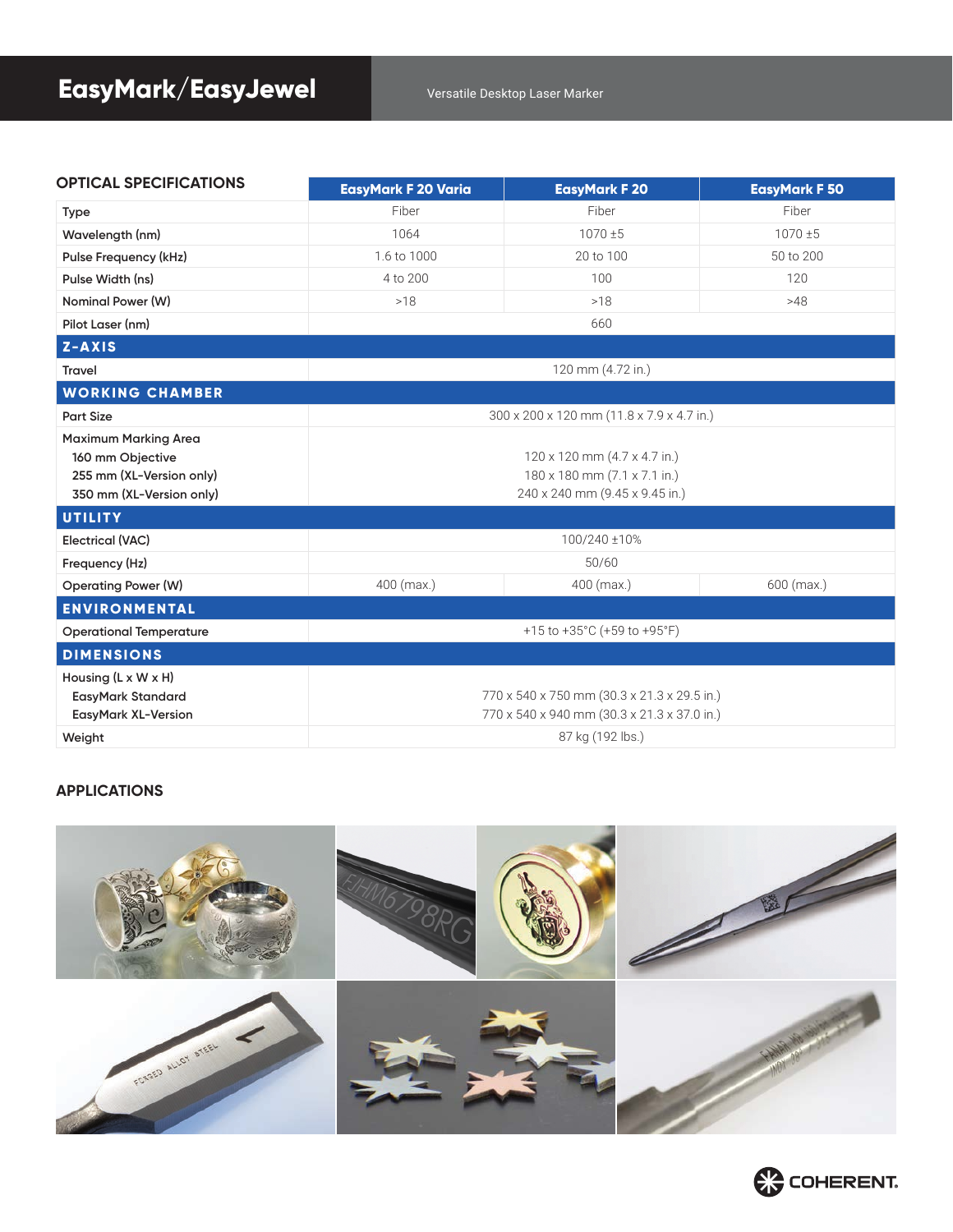# **EasyMark/EasyJewel** Versatile Desktop Laser Marker

#### **FEATURES**



#### **Rotary Axis**

- All-around marking made easy
- Synchronized rotation to mark cylindrical workpieces
- Easy set-up, plug-and-play

#### **SmartView™**

- Camera assisted workpiece alignment
- Hit the workpiece precisely every time
- Perfect and easy alignment

#### **3D Engraving Package**

- LaserSuite software package
- Step-by-step to a distortion free high resolution 3D relief



#### **JEWELRY CONFIGURATION**

#### **RMM: Ring Marking Module**

- Unique, smart ring fixture for quick and easy inside or outside clamping

#### **OTF: On-The-Fly Marking**

- Perfect deep-engraving all around on rings

#### **Camera with SmartView™**

- Positioning is supported by integrated camera

#### **EasyGUI**

- Set-up of engraving jobs is supported by a software interface to make it easy to use